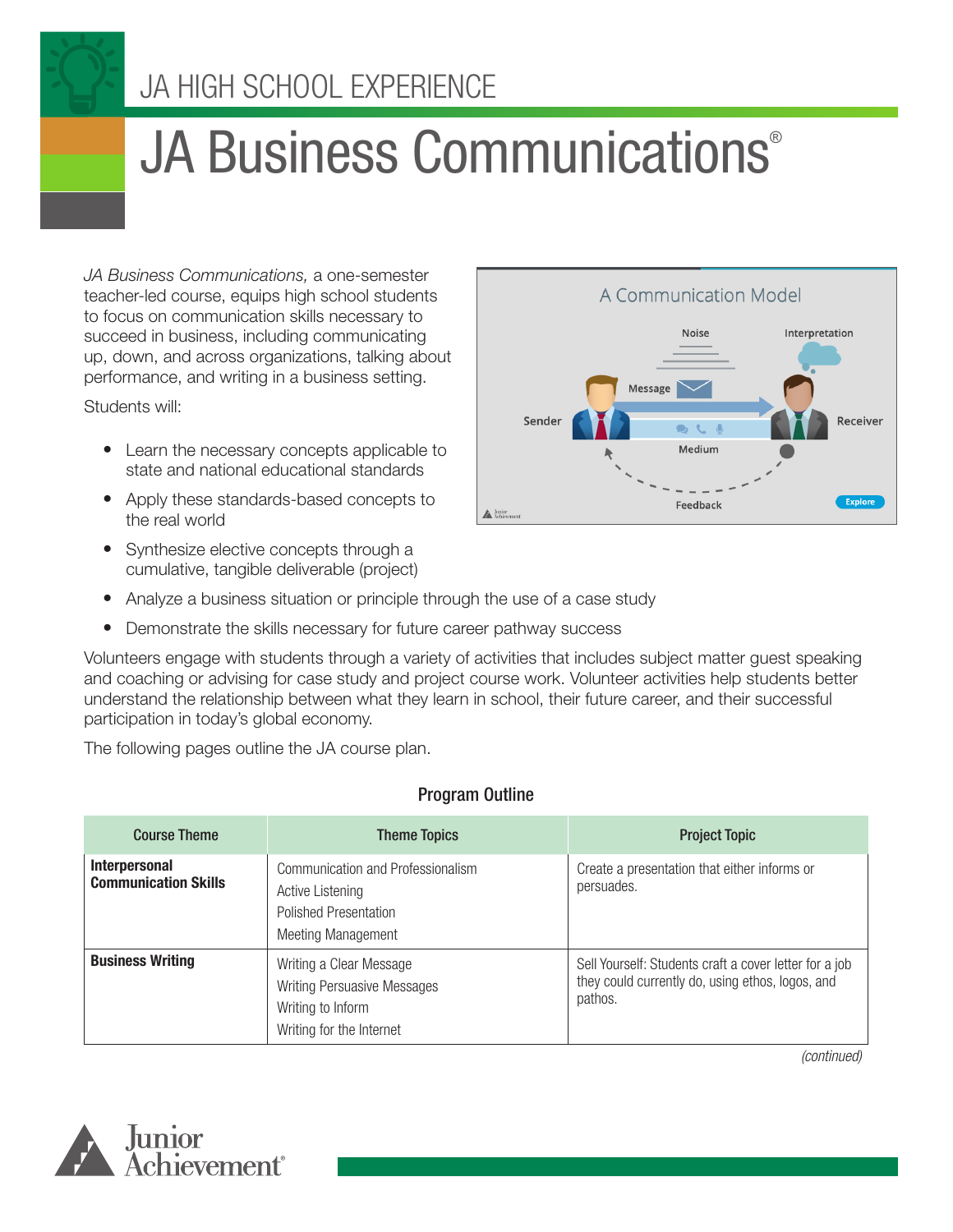## Program Outline

| <b>Course Theme</b>                                                  | <b>Theme Topics</b>                                                                                                                                                    | <b>Project Topic</b>                                                                                                                                          |
|----------------------------------------------------------------------|------------------------------------------------------------------------------------------------------------------------------------------------------------------------|---------------------------------------------------------------------------------------------------------------------------------------------------------------|
| <b>Organizational</b><br><b>Communication</b>                        | 1. Communicating Within the Organization<br>2. Communicating Up the Organization<br>3. Communicating Down the Organization<br>4. Communicating Across the Organization | Adjusting for Audience: Students draft an email and/<br>or a post for a company website that communicates<br>the same information/idea to multiple audiences. |
| <b>Communicating</b><br><b>About Performance</b><br>and Expectations | 1. Communicating Performance Expectations<br>2. Positive and Negative Feedback<br>3. Handling Criticism<br>4. Documentation                                            | Students complete a self-evaluation/performance<br>review in multiple competencies such as<br>collaboration, communication, critical thinking, etc.           |

## Theme 1: Interpersonal Communication Skills

| <b>Session</b>                                    | <b>Session Description</b>                                                                                                                                                                                                                                      | <b>Guiding Standards</b>                                                                                                                                                                                                                                                                                                                                                                                               | <b>Student Learning Objectives</b>                                                                                                                                                                                                                                       |
|---------------------------------------------------|-----------------------------------------------------------------------------------------------------------------------------------------------------------------------------------------------------------------------------------------------------------------|------------------------------------------------------------------------------------------------------------------------------------------------------------------------------------------------------------------------------------------------------------------------------------------------------------------------------------------------------------------------------------------------------------------------|--------------------------------------------------------------------------------------------------------------------------------------------------------------------------------------------------------------------------------------------------------------------------|
| 1: Communication<br>and<br><b>Professionalism</b> | Students learn about<br>communication strategies<br>and the consequences of<br>poor communication in the<br>workplace. They also learn<br>how communication skills<br>affect a person's perceived<br>professionalism.                                           | • CCTC-ESS03.02: Demonstrate use<br>of the concepts, strategies, and<br>systems for obtaining and conveying<br>ideas and information to enhance<br>communication in the workplace.<br>CCTC-ESS09.01: Identify and<br>demonstrate positive work behaviors<br>and personal qualities needed to be<br>employable.                                                                                                         | 1. Describe the consequences of poor<br>communication in the workplace.<br>2. Explain how using effective<br>communication skills can affect the<br>perception of professionalism.<br>3. Identify and use the best<br>communication strategy for a<br>specific audience. |
| 2: Active Listening                               | Students learn about the<br>levels of listening and<br>effective listening strategies.<br>Students complete a listening<br>skills self-assessment and<br>make recommendations to<br>improve listening skills in the<br>workplace.                               | • CCTC-ESS02.07: Interpret verbal<br>and nonverbal cues/behaviors<br>to enhance communication with<br>coworkers and clients/participants.<br>• CCTC-ESS02.08: Apply active<br>listening skills to obtain and clarify<br>information.                                                                                                                                                                                   | 1. Explain effective listening<br>techniques.<br>2. Analyze workplace situations<br>and make recommendations for<br>improving listening.<br>3. Self-assess listening skills and<br>identify strategies for improvement.                                                  |
| 3: Polished<br><b>Presentation</b>                | Students learn about the<br>components of a presentation<br>and how to deliver an<br>effective one. They also learn<br>how to organize information<br>in a logical manner. Students<br>create a persuasive<br>presentation, which they<br>deliver to the class. | • CCTC-ESS02.02: Demonstrate use<br>of the concepts, strategies, and<br>systems for obtaining and conveying<br>ideas and information to enhance<br>communication in the workplace.<br>• CCTC-ESS02.06: Develop and<br>deliver formal and informal<br>presentations using appropriate<br>media to engage and inform<br>audiences.<br>• CCTC-ESS04.06: Operate<br>presentation applications to prepare<br>presentations. | 1. Recognize effective presentation<br>techniques.<br>2. Determine the appropriate<br>information and a logical sequence<br>for sharing it in workplace<br>presentations.<br>3. Create and deliver an appropriate<br>presentation for a workplace<br>situation.          |
| 4: Meeting<br><b>Management</b>                   | Students learn steps they can<br>take to facilitate an effective<br>meeting. They compare face-<br>to-face and virtual meetings<br>and when each might be<br>used. Students also learn<br>about virtual meeting tools.                                          | • CCTC-ESS04.09: Employ<br>collaborative/groupware applications<br>to facilitate group work.<br>• CCTC-ESS07.05: Conduct<br>and participate in meetings to<br>accomplish work tasks.                                                                                                                                                                                                                                   | 1. Identify and use effective strategies<br>for facilitating meetings.<br>2. Compare the differences between<br>face-to-face and virtual meetings.<br>3. Evaluate virtual meeting tools and<br>select the best one for a given<br>situation.                             |

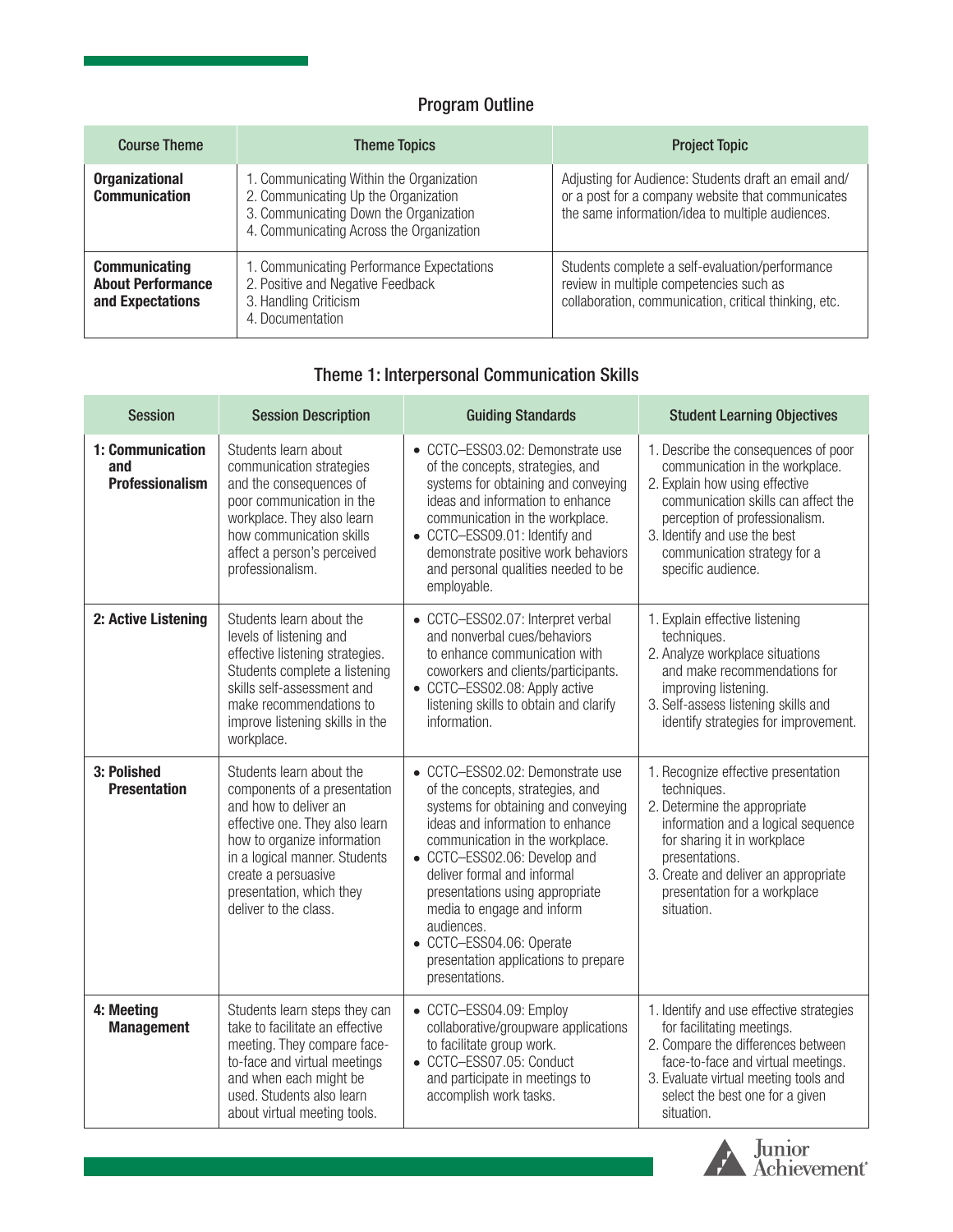#### Theme 2: Business Writing

| <b>Session</b>                                     | <b>Session Description</b>                                                                                                                                                                                                           | <b>Guiding Standards</b>                                                                                                                                                                                                                                                                                                                                     | <b>Student Learning Objectives</b>                                                                                                                                                                                                                                                                             |
|----------------------------------------------------|--------------------------------------------------------------------------------------------------------------------------------------------------------------------------------------------------------------------------------------|--------------------------------------------------------------------------------------------------------------------------------------------------------------------------------------------------------------------------------------------------------------------------------------------------------------------------------------------------------------|----------------------------------------------------------------------------------------------------------------------------------------------------------------------------------------------------------------------------------------------------------------------------------------------------------------|
| 1: Writing a Clear<br><b>Message</b>               | Students learn how to<br>evaluate their audience and<br>clarify the purpose of their<br>message. Students identify<br>the difference between clear<br>and unclear messages. They<br>also use technology to create<br>clear messages. | • CCTC-ESS02.05: Use correct<br>grammar, punctuation, and<br>terminology to write and edit<br>documents.<br>• CCTC-ESS04.05: Operate writing<br>and publishing applications to<br>prepare business communications.                                                                                                                                           | 1. Describe how an effective message<br>addresses the needs of the<br>audience and the purpose of the<br>message.<br>2. Differentiate between clear and<br>unclear written messages.<br>3. Use different technological tools<br>to compose clear, succinct, and<br>accurate messages.                          |
| 2: Writing<br><b>Persuasive</b><br><b>Messages</b> | Students learn about creating<br>persuasive messages. They<br>create and use credibility,<br>logic, and emotion to<br>persuade an audience.<br>Students also use social<br>proof to strengthen the<br>persuasiveness of a message.   | • CCTC-ESS01.02: Demonstrate<br>language arts knowledge and skills<br>required to pursue the full range<br>of post-secondary education and<br>career opportunities.<br>• CCTC-ESS02.02: Demonstrate<br>use of the concepts, strategies,<br>and systems for obtaining and<br>conveying ideas and information<br>to enhance communication in the<br>workplace. | 1. Identify the type of strategy (e.g.,<br>credibility, logic, emotion) used in<br>persuasive messages.<br>2. Describe how audience<br>characteristics influence persuasive<br>messaging strategy.<br>3. Use social proof to enhance the<br>persuasiveness of a message.                                       |
| 3: Writing to<br><b>Inform</b>                     | Students learn about<br>common types of business<br>correspondence and when to<br>use each. They also learn how<br>to use appropriate language<br>in business correspondence.                                                        | • CCTC-ESS02.02: Demonstrate<br>use of the concepts, strategies,<br>and systems for obtaining and<br>conveying ideas and information<br>to enhance communication in the<br>workplace.                                                                                                                                                                        | 1. Describe types of business<br>correspondence used to share<br>information internally and externally.<br>2. Use appropriate language for<br>business correspondence.<br>3. Analyze the purpose and audience<br>for a message and write an<br>informative letter, memo, or email to<br>share the information. |
| 4: Writing for the<br><b>Internet</b>              | Students learn about different<br>ways that businesses<br>can communicate online,<br>including using websites and<br>social media. Students draft<br>an online message to launch<br>or promote a business of their<br>choosing.      | • CCTC-ESS02.02: Demonstrate<br>use of the concepts, strategies,<br>and systems for obtaining and<br>conveying ideas and information<br>to enhance communication in the<br>workplace.<br>• CCTC-ESS04.04: Operate Internet<br>applications to perform workplace<br>tasks.                                                                                    | 1. Identify the best online platform<br>for a variety of business<br>communications.<br>2. Describe the advantages and<br>disadvantages of using online<br>platforms for communicating a<br>business message.<br>3. Effectively use online platforms for a<br>variety of business communications.              |

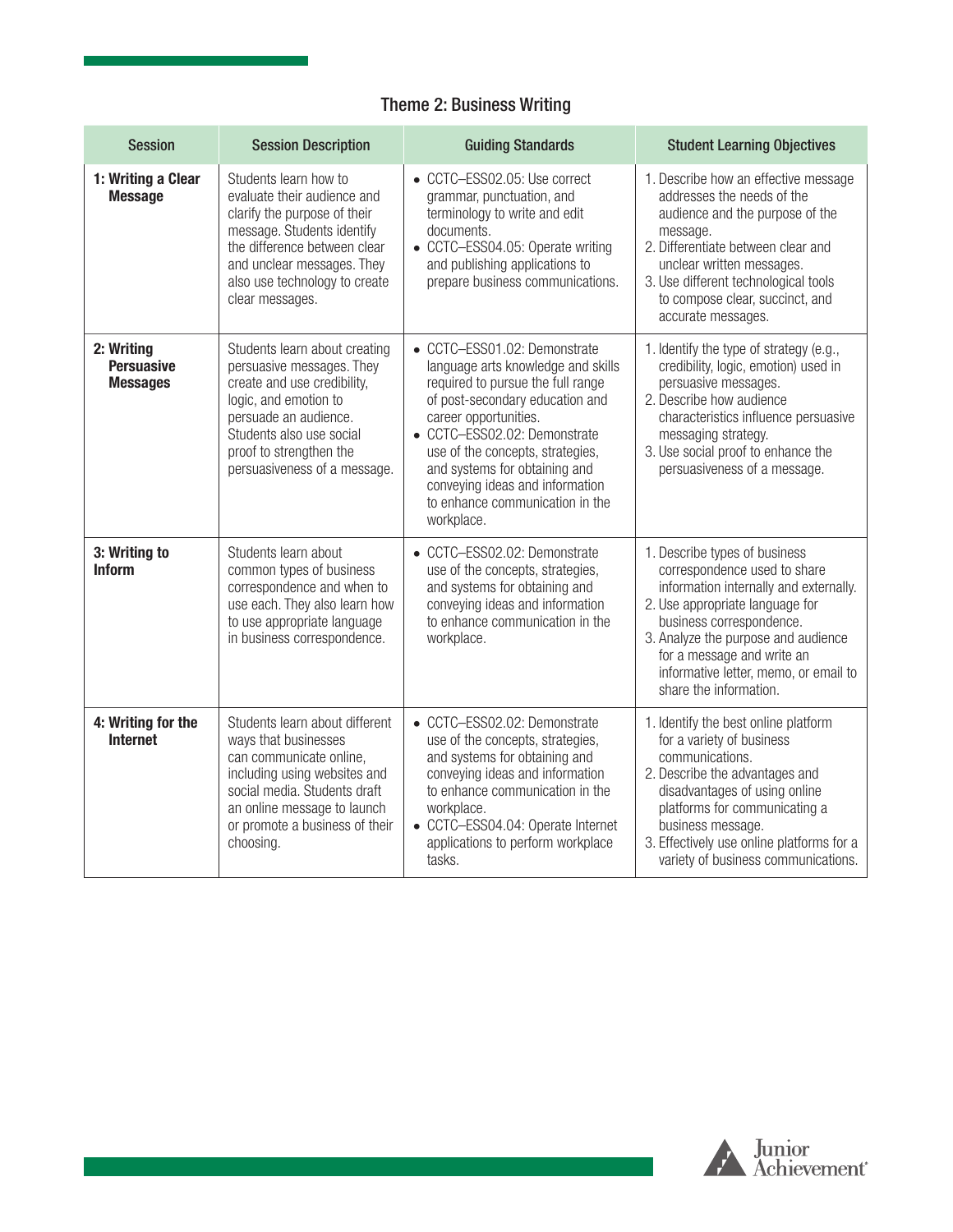| <b>Theme 3: Organizational Communication</b> |  |
|----------------------------------------------|--|
|----------------------------------------------|--|

| <b>Session</b>                                               | <b>Session Description</b>                                                                                                                                                                                                                                                           | <b>Guiding Standards</b>                                                                                                                                                                                                                                                                                                                                                                                                                                                                                                                                                               | <b>Student Learning Objectives</b>                                                                                                                                                                                                                                                                               |
|--------------------------------------------------------------|--------------------------------------------------------------------------------------------------------------------------------------------------------------------------------------------------------------------------------------------------------------------------------------|----------------------------------------------------------------------------------------------------------------------------------------------------------------------------------------------------------------------------------------------------------------------------------------------------------------------------------------------------------------------------------------------------------------------------------------------------------------------------------------------------------------------------------------------------------------------------------------|------------------------------------------------------------------------------------------------------------------------------------------------------------------------------------------------------------------------------------------------------------------------------------------------------------------|
| 1: Communicating<br><b>Within the</b><br><b>Organization</b> | Students learn about<br>communication within a<br>business and how it changes<br>as the business grows.<br>Students explore different<br>tools for communicating<br>within a business and<br>practice sharing information<br>with people at different levels<br>of the organization. | • CCTC-ESS02.02: Demonstrate<br>use of the concepts, strategies,<br>and systems for obtaining and<br>conveying ideas and information<br>to enhance communication in the<br>workplace.<br>• CCTC-ESS05.01: Describe the<br>nature and types of business<br>organizations to build an<br>understanding of the scope of<br>organizations.                                                                                                                                                                                                                                                 | 1. Describe how communication<br>within a business changes as the<br>organization grows.<br>2. Identify appropriate tools for<br>communicating within businesses<br>of various sizes.<br>3. Identify the most appropriate<br>methods for communicating with<br>people at different levels of an<br>organization. |
| 2: Communicating<br>Up the<br><b>Organization</b>            | Students learn about upward<br>communication strategies and<br>why they are important to a<br>business. They learn about<br>barriers that prevent effective<br>communication. Students<br>also identify techniques to<br>facilitate effective upward<br>communication.               | • CCTC-ESS02.02: Demonstrate<br>use of the concepts, strategies,<br>and systems for obtaining and<br>conveying ideas and information<br>to enhance communication in the<br>workplace.<br>• CCTC-ESS07.04: Establish<br>and maintain effective working<br>relationships with all levels of<br>personnel and other departments in<br>order to accomplish objectives and<br>tasks.                                                                                                                                                                                                        | 1. Explain why upward communication<br>is beneficial to a business.<br>2. Describe barriers to upward<br>communication in an organization.<br>3. Identify methods for encouraging<br>upward communication in an<br>organization.                                                                                 |
| 3: Communicating<br>Down the<br><b>Organization</b>          | Students learn about<br>downward communication<br>and how to improve it within<br>an organization. They also<br>determine whether downward<br>communication is effective<br>and role-play downward<br>communication skills.                                                          | • CCTC-ESS02.02: Demonstrate<br>use of the concepts, strategies,<br>and systems for obtaining and<br>conveying ideas and information<br>to enhance communication in the<br>workplace.<br>• CCTC-ESS02.07: Interpret verbal<br>and nonverbal cues/behaviors<br>to enhance communication with<br>coworkers and clients/participants.<br>• CCTC-ESS07.01: Employ<br>leadership skills to accomplish<br>organizational goals and objectives.<br>• CCTC-ESS07.02: Employand<br>staff development skills to foster<br>positive working relationships and<br>accomplish organizational goals. | 1. Identify methods for improving<br>downward communication within an<br>organization.<br>2. Interpret communication cues that<br>demonstrate the effectiveness of<br>downward communication.<br>3. Demonstrate the skills used in<br>effective downward communication.                                          |
| 4: Communicating<br><b>Across the</b><br><b>Organization</b> | Students learn about<br>horizontal and diagonal<br>communication and the<br>strategies they can use to<br>improve these communication<br>flows. They also learn about<br>the organizational grapevine.                                                                               | CCTC-ESS02.02: Demonstrate<br>use of the concepts, strategies,<br>and systems for obtaining and<br>conveying ideas and information<br>to enhance communication in the<br>workplace.<br>CCTC-ESS02.07: Interpret verbal<br>and nonverbal cues/behaviors<br>to enhance communication with<br>coworkers and clients/participants.                                                                                                                                                                                                                                                         | 1. Define horizontal and diagonal<br>communications.<br>2. Identify strategies for improving<br>horizontal and diagonal<br>communications.<br>3. Explain the advantages and<br>disadvantages of the organizational<br>grapevine.                                                                                 |